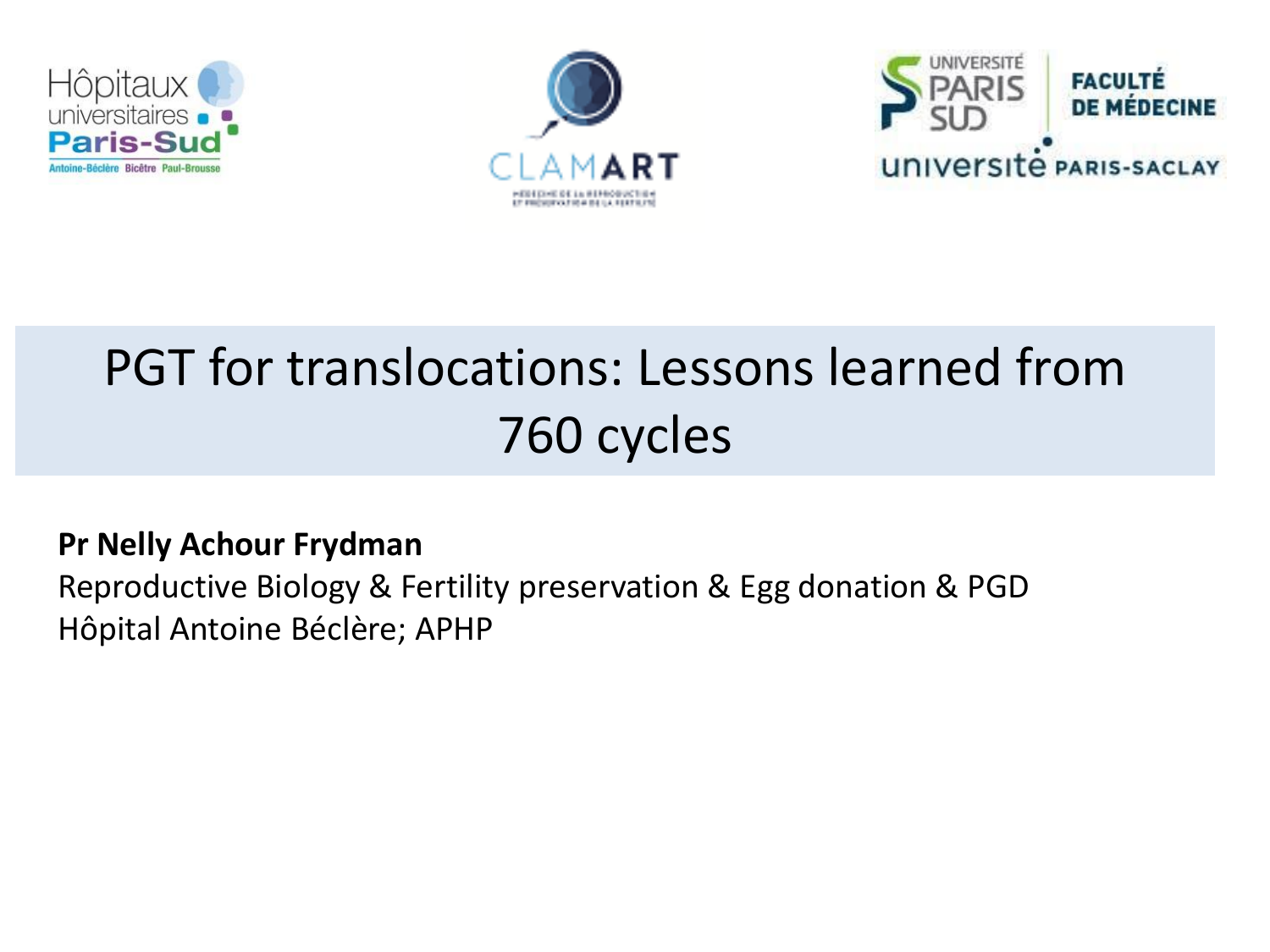

- PGT allowed in France since our first bioethics law in 1994
- Restriction: couples with a known risk of transmitting a monogenic disease or if one of the partners carries a chromosomal rearrangement.
- Diagnosis is limited to the only disease that could be transmitted.
- This implies that in case of translocation the diagnosis is only performed on the chromosomes involved in the translocation in concerned.
- Impossible to use any other technique than FISH
- PGT-A is therefore forbidden in our country.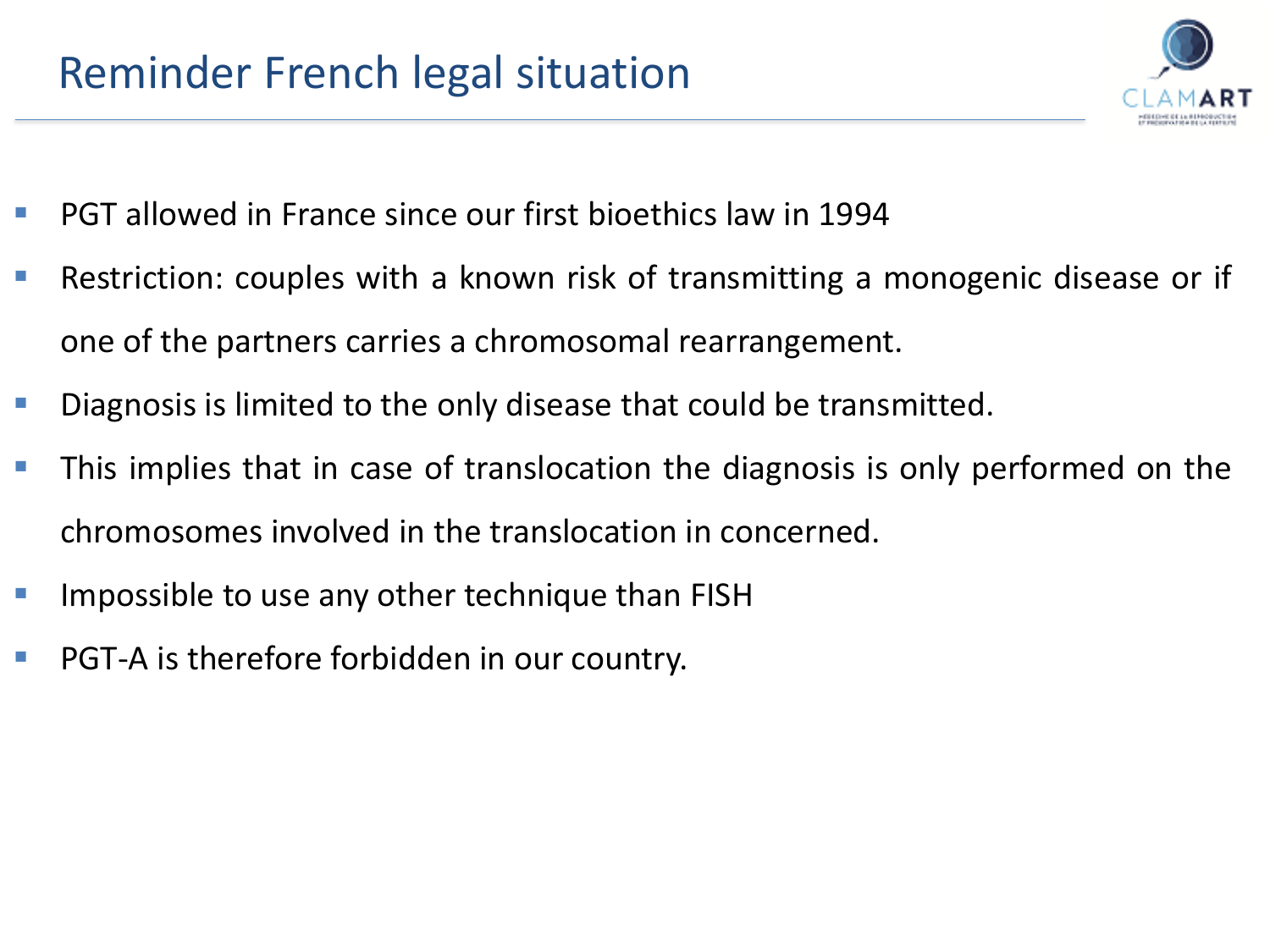

- Patients bearing a balanced translocation present an increased risk of obstetrical complications (recurrent abortion, live born foetuses affected by a chromosomal syndrome).
- PGT offers couples the chance to have an unaffected child, without facing TOP.
- A major issue is the need for a large number of embryos to increase the chance to get a balanced one since the unbalanced embryos rate varies from 67% to over 80%.

Sermon *et al.*, 2004; Ko *et al.*, 2010; Harper *et al.*, 2012; Scriven *et al.*, 2013; Moutou *et al.*, 2014; Kato *et al.*, 2016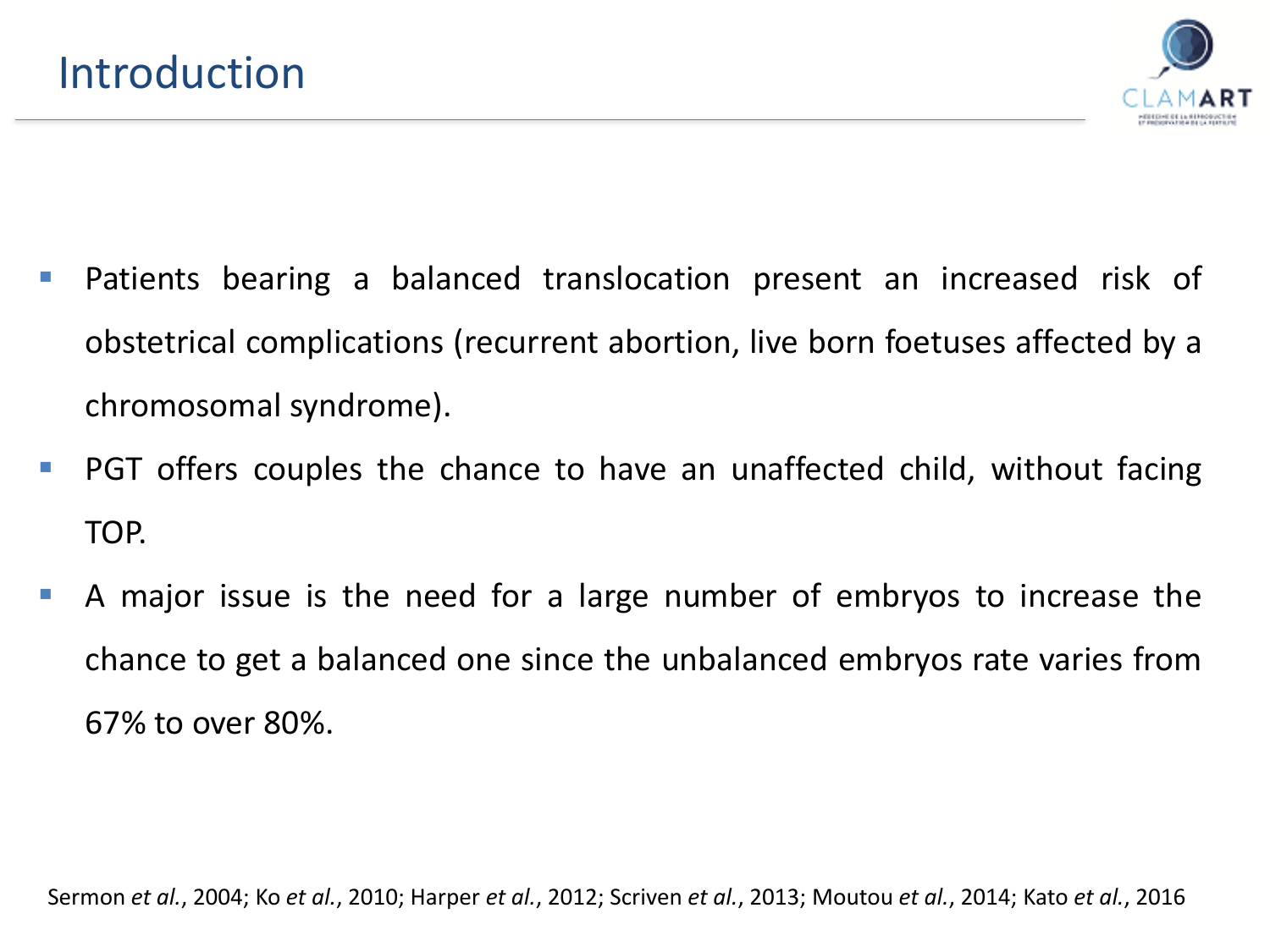

- **E** Autosomal translocations are associated with an increased risk of sperm quality alteration (Sasagawa et al., 1993; Penna Videaú et al., 2001; Rao et al., 2005; Mayeur et al., 2019)
- **In women, cytogenetic studies are more often focused on POF whose main** causes are linked to the X chromosome (Burton et al., 2000, Schlessinger et al., 2002, Kummer et al., 2009, Jiao X et al., 2012; Kim et al., 2015)
- Some have raised the hypothesis that autosomal translocations could affect the ovarian function less drastically. So far, two studies addressed this issue by merely analysing the strength of ovarian response to COS in female translocation carriers compared to controls (Chen et al., 2005; Dechanet et al., 2011).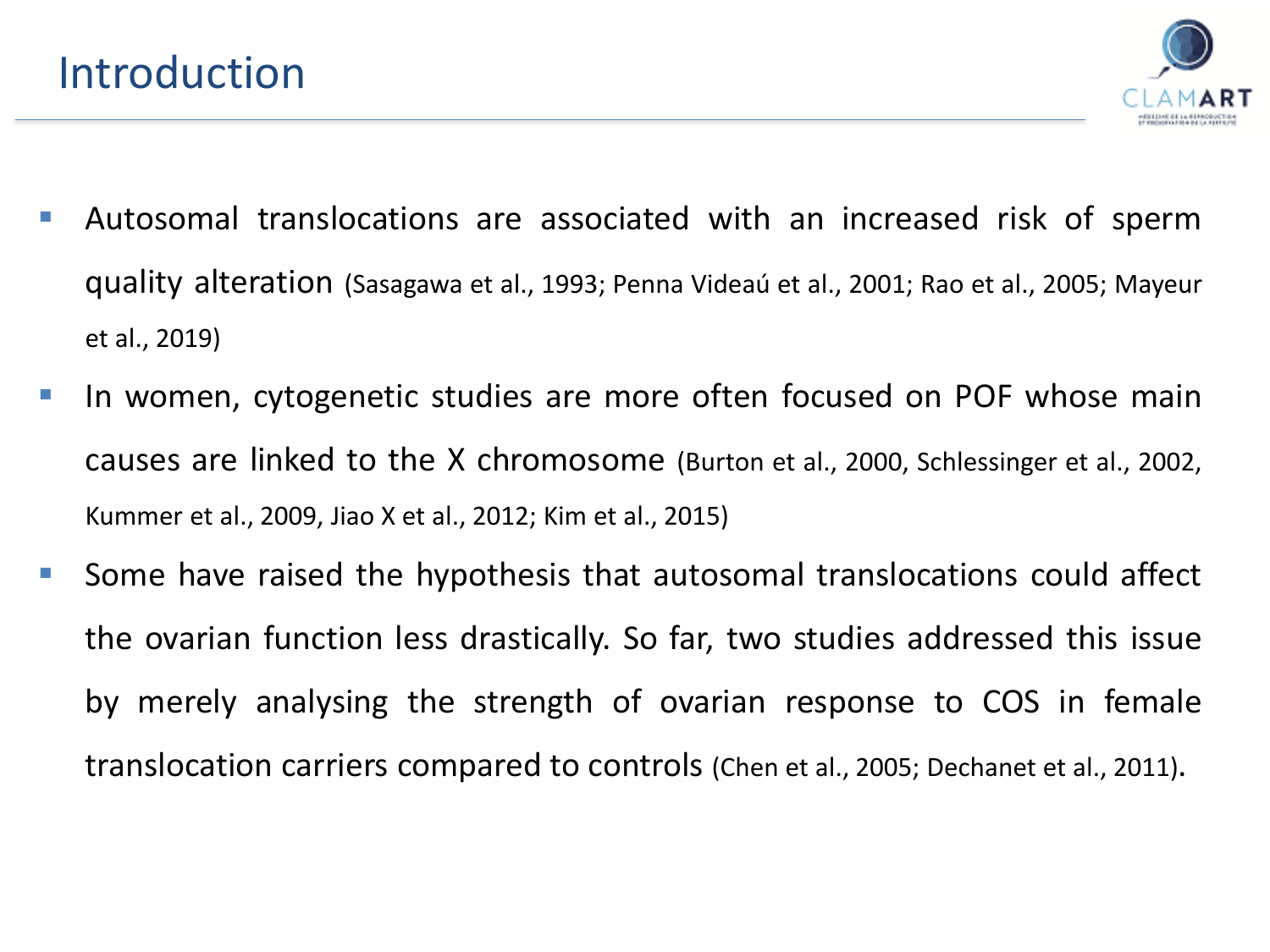

- To objectively evaluate antral follicle responsiveness to exogenous FSH, the follicular output rate (FORT) may be helpful.
- FORT provides an assessment of antral follicle responsiveness to FSH independently of the follicular cohort size before treatment.



Genro et al., 2011; Gallot et al., 2012; Grynberg et al 2016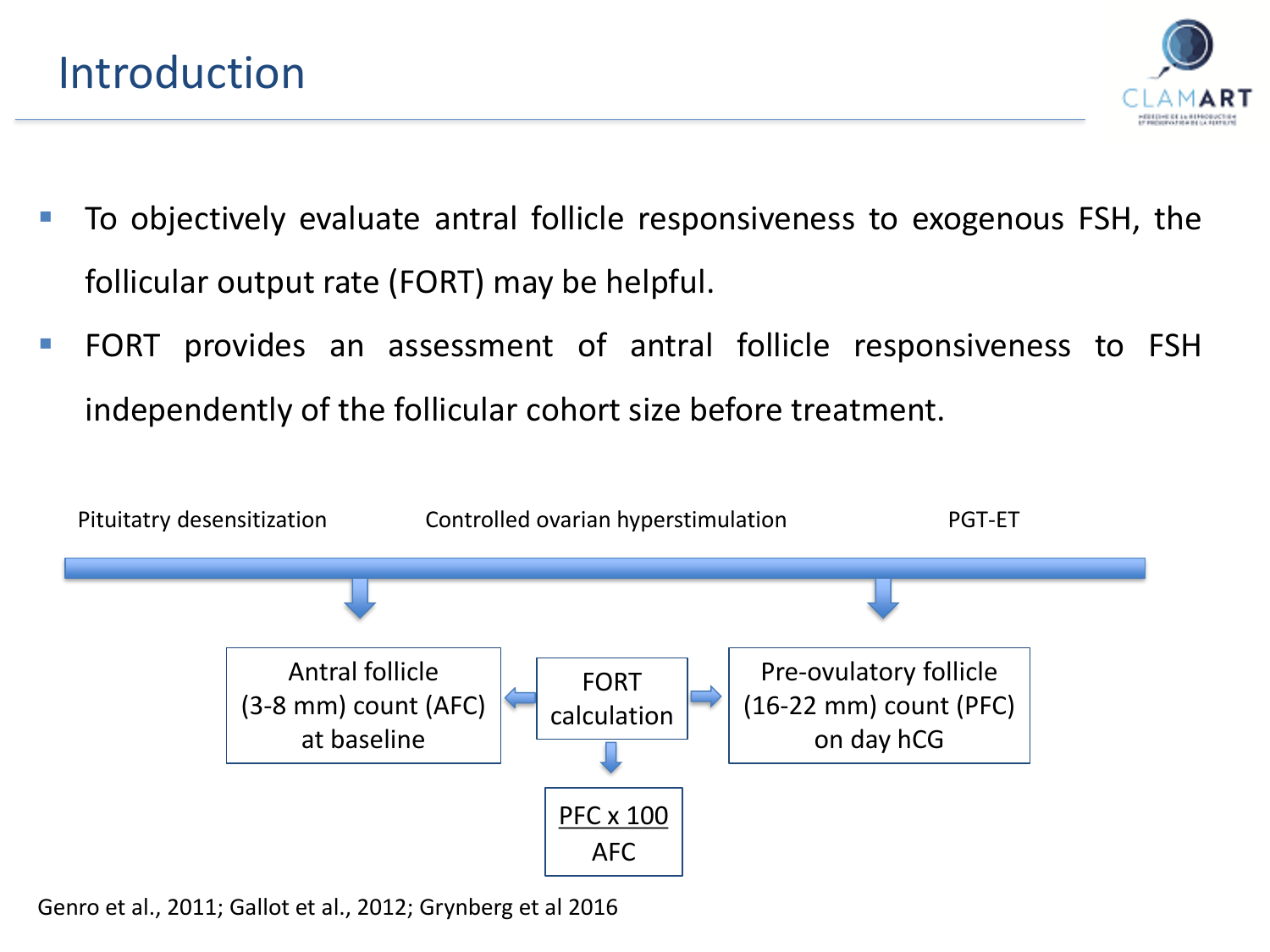

- Evaluate if there is a relationship between the Follicular Output Rate (FORT) and the female chromosomal status
- Evaluate if the number of metaphase II oocytes or biopsied embryos could be predictive of the chance to reach an embryo transfer.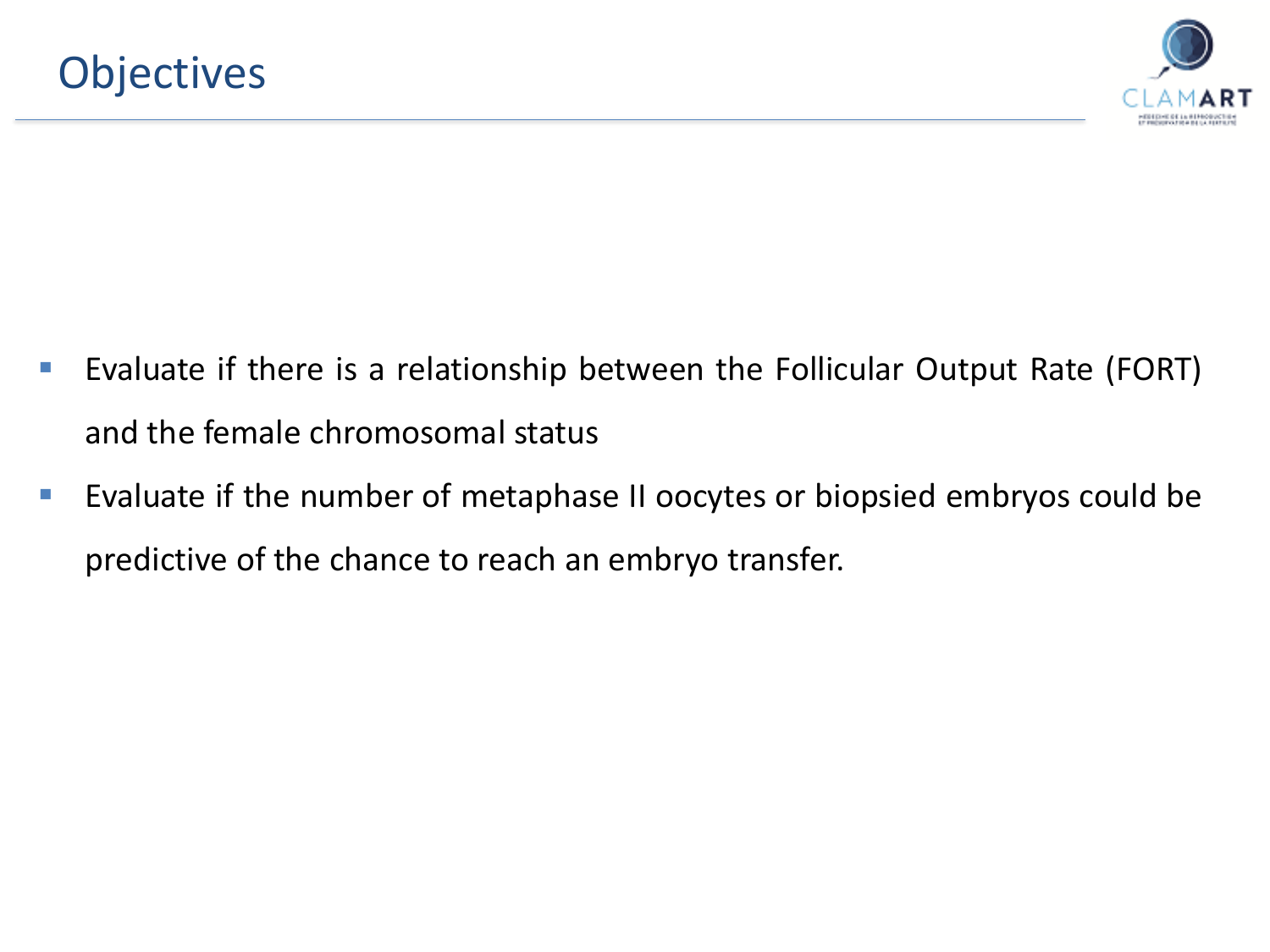

- Monocentric retrospective observational study during ten years (January 2006 - April 2017).
- 343 couples underwent PGT for translocation
- Patients with a translocation involving sex chromosomes have been excluded (12 patients)
- 331 couples were finally included in this study in 760 COS cycles
- Embryos biopsy was performed on day 3 or 4
- FISH analysis after blastomeres spreading on slides





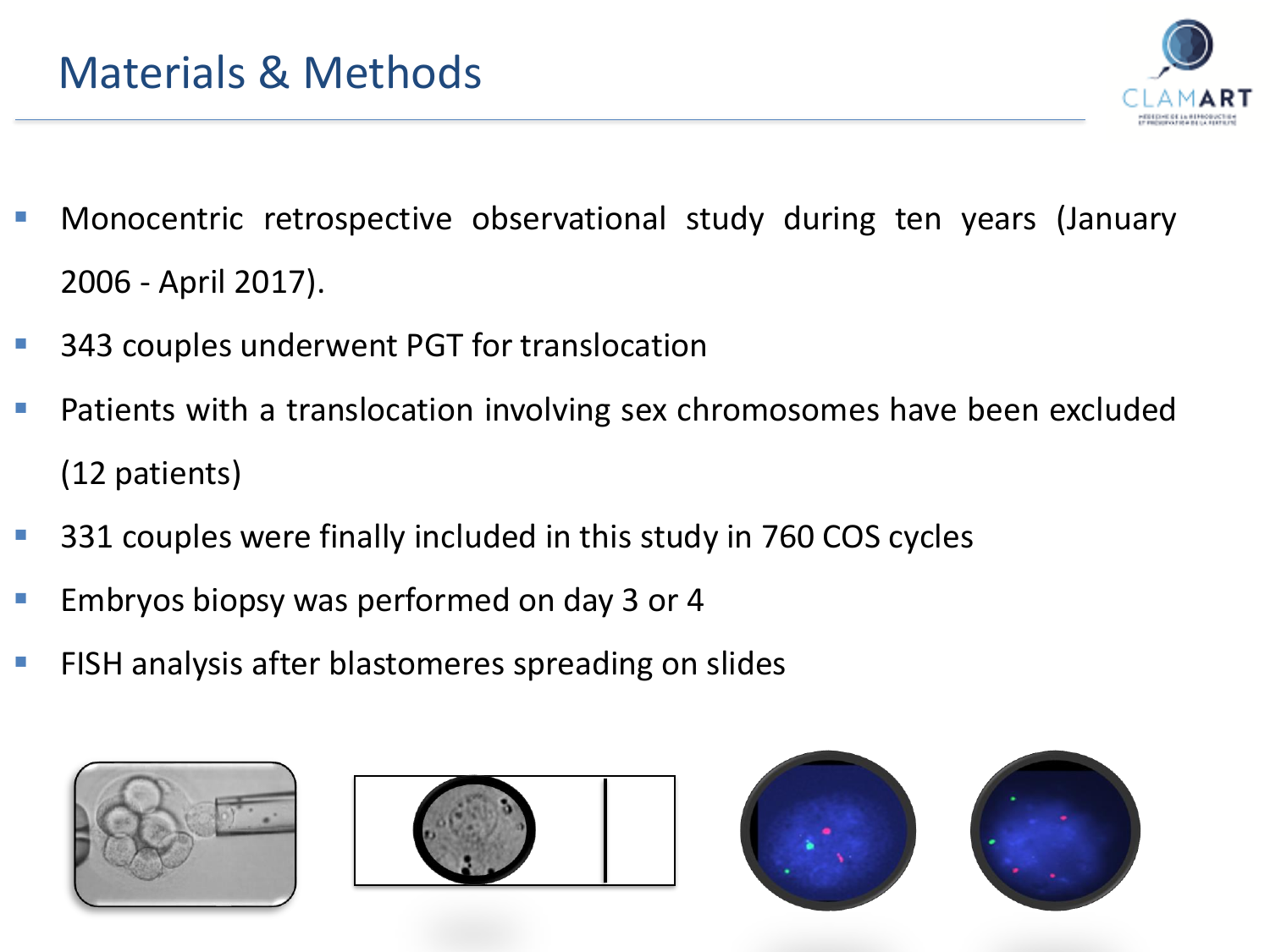

First cycle of a sub population of women (89 female translocation carriers and 145 partners of male translocation carriers) that met the following inclusion criteria:

- ovaries without morphological abnormalities such as cysts, endometriomas, etc.
- regular menstrual cycles
- AFC at baseline <25
- **BMI ranging from 17 to 29 kg/m2**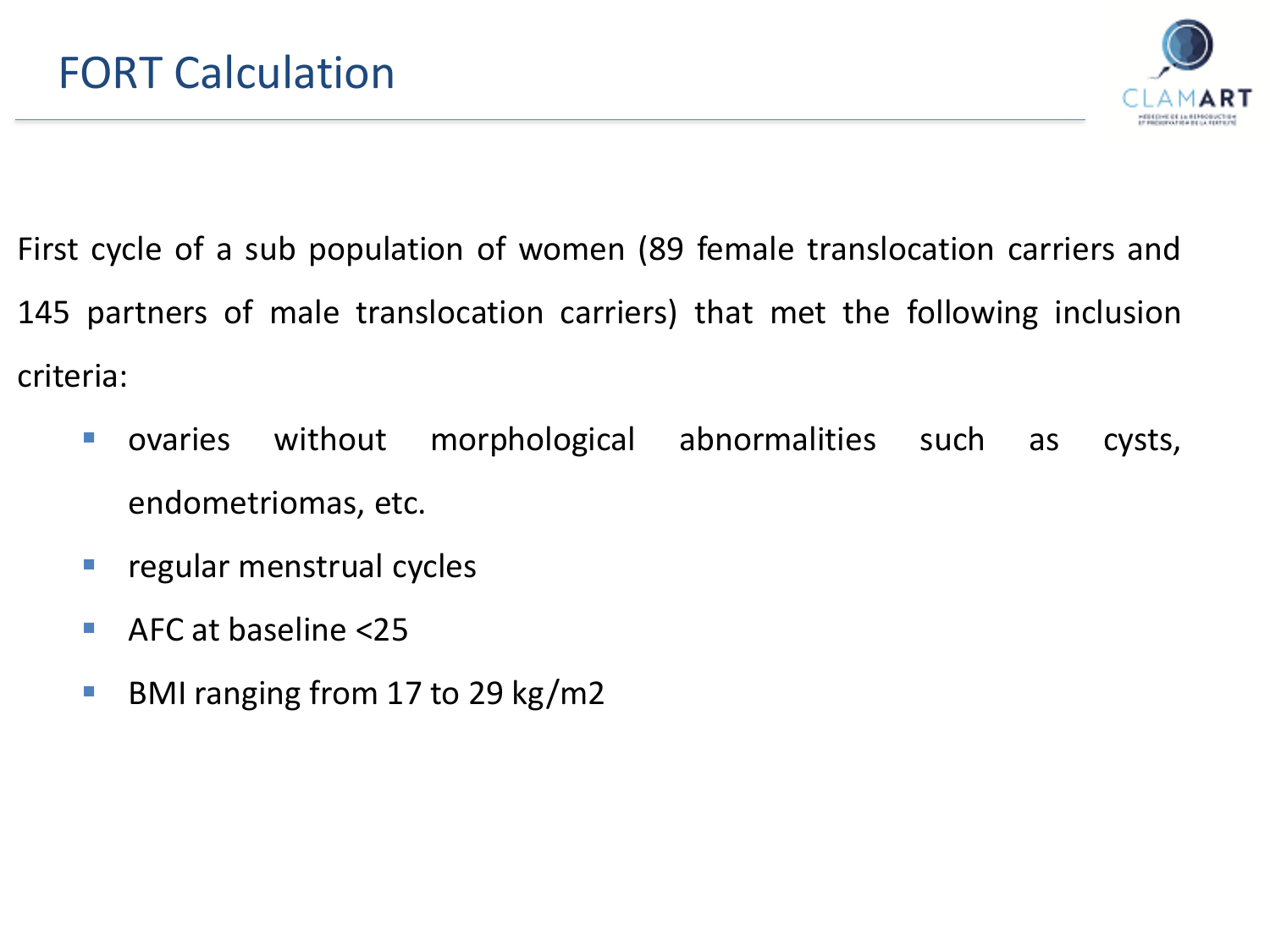# Flow Chart





To answer to our second aim, we studied the PGT-ET outcomes of 681 OR from 139 female carriers compared to 192 partners of male carriers.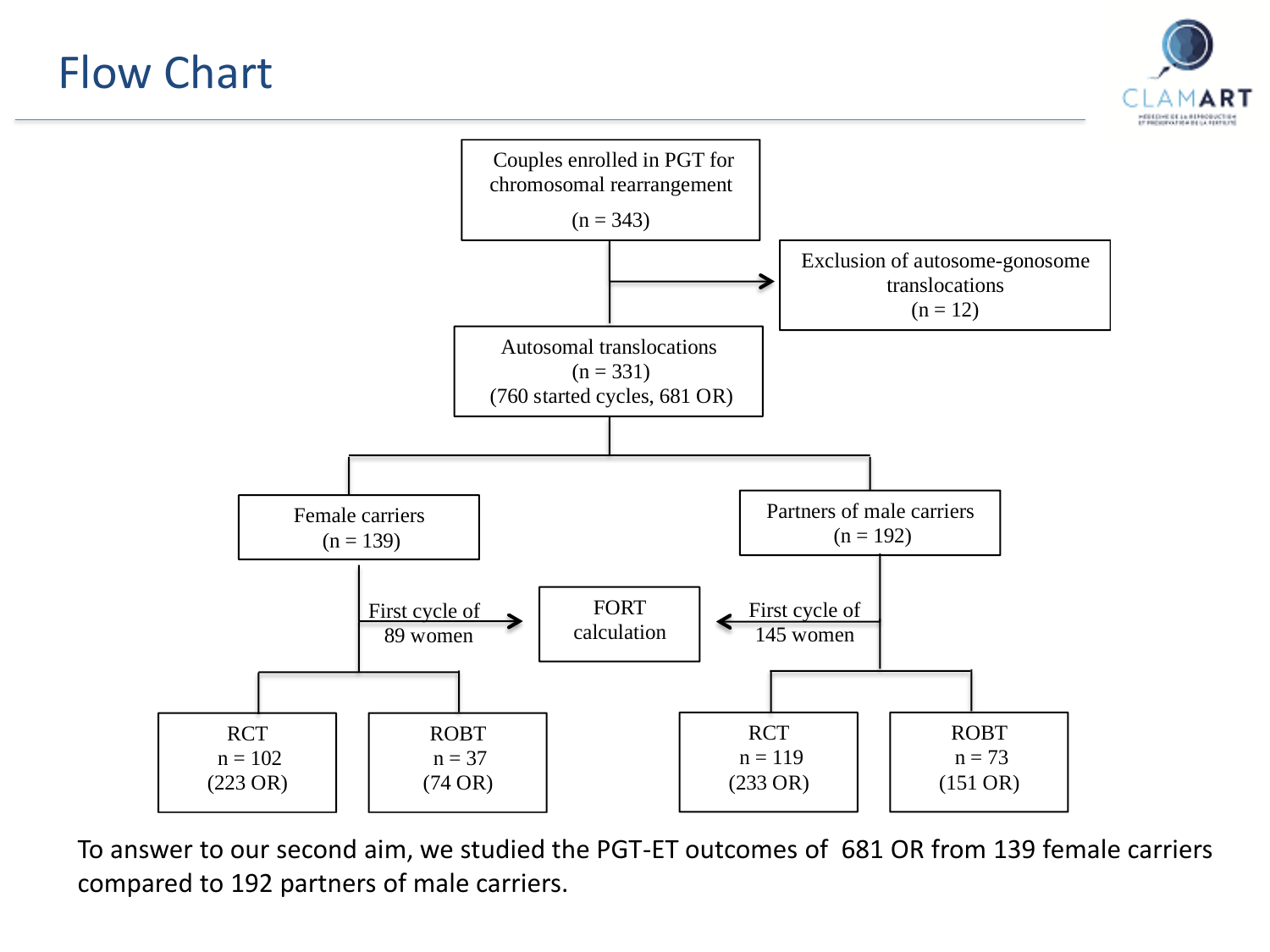# Response to exogenus FSH assessed by FORT



|                                           | Female<br>carriers | <b>Male</b><br>carriers | P value   |
|-------------------------------------------|--------------------|-------------------------|-----------|
|                                           | $(n=89)$           | $(n=145)$               |           |
| Age (years)                               | $32.6 \pm 0.4$     | $33.3 \pm 0.3$          | <b>NS</b> |
| <b>BMI</b> (kg/m <sup>2</sup> )           | $23.5 \pm 0.6$     | $23.5 \pm 0.4$          | <b>NS</b> |
| $AMH$ (ng/mL)                             | $3.1 \pm 0.2$      | $3.7 \pm 0.2$           | <b>NS</b> |
| $AFC$ (3-8 mm)                            | $17.5 \pm 0.5$     | $15.2 \pm 0.4$          | <b>NS</b> |
| Agonist protocol (%)                      | 50(56.2)           | 68 (46.9)               | <b>NS</b> |
| Antagonist protocol (%)                   | 39(43.8)           | 77(53.1)                | <b>NS</b> |
| <b>Duration of COS (days)</b>             | $10.9 \pm 0.2$     | $10.9 \pm 0.1$          | <b>NS</b> |
| <b>Total dose of FSH (IU)</b>             | 2883.0±110.2       | $2754.0 \pm 68.3$       | <b>NS</b> |
| <b>Estradiol level on dhCG</b><br>(pg/mL) | $2501 \pm 102.1$   | 2956.0±297.0            | <b>NS</b> |
| PFC (16-22 mm)                            | $9.9 \pm 0.4$      | $11.8 \pm 0.3$          | < 0.0001  |
| FORT $(\% )$                              | $48.1 \pm 2.6$     | $59.4 \pm 1.$           | < 0.001   |

PFC values and FORT were significantly decreased in female translocation carriers suggesting diminished antral follicle sensitivity to FSH.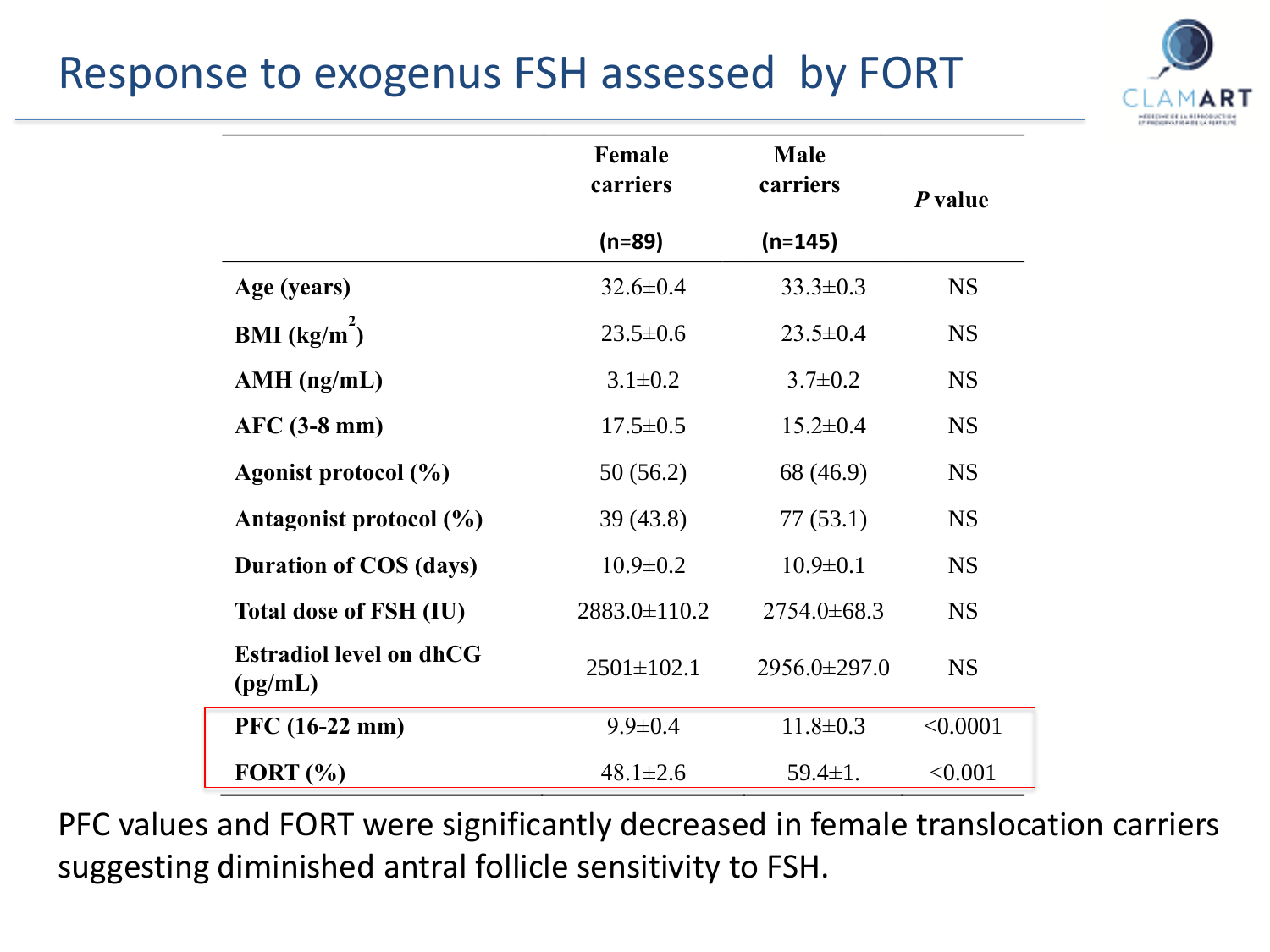#### Proportion of female carriers and partners of male carriers in defined FORT categories



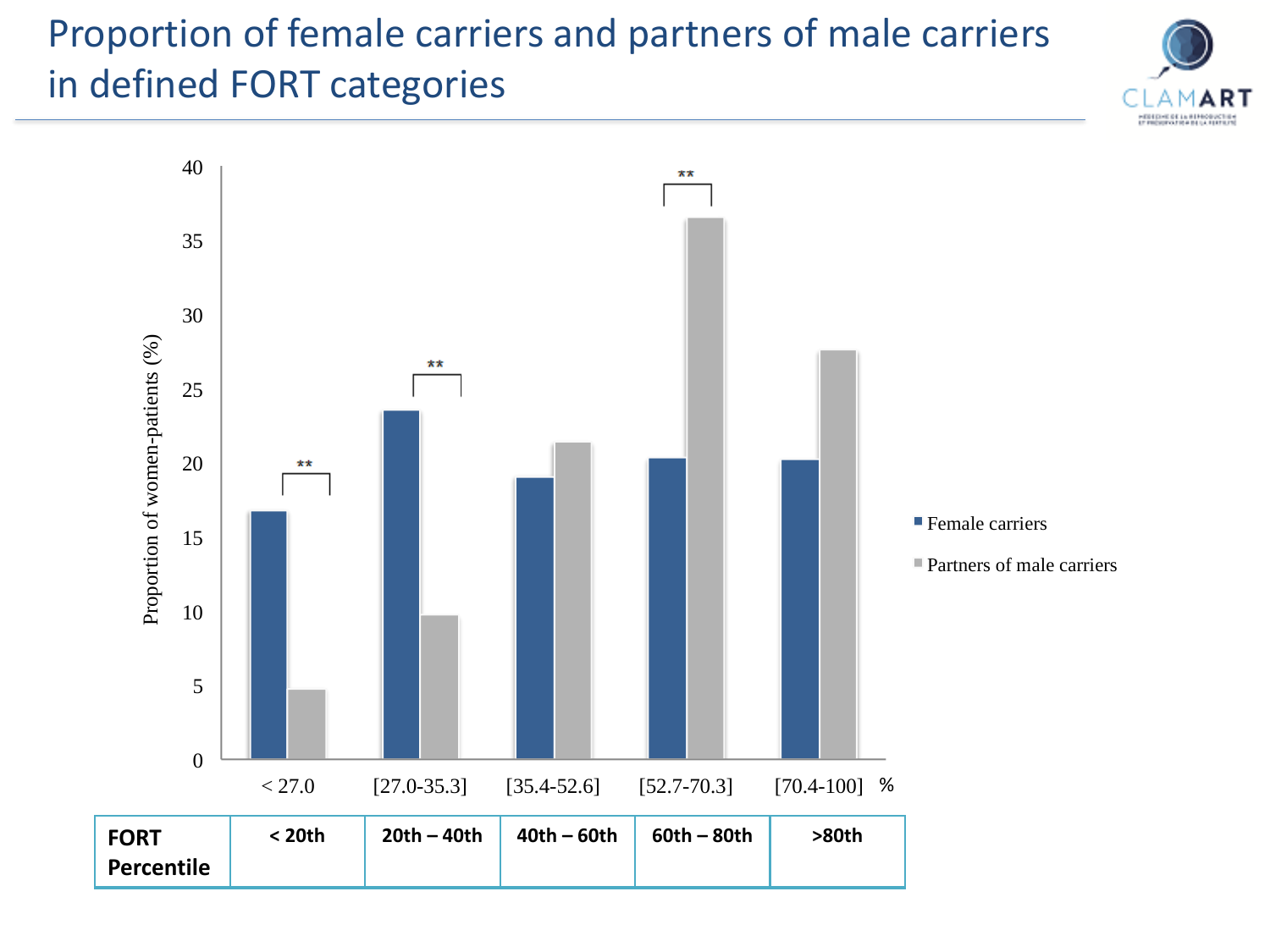# karyotypes for female carriers with a FORT under the 20th percentile (<27.0 %)



| <b>Translocation</b>                 | <b>AFC</b>     | <b>FORT</b><br>$(\%)$ | Metaphase<br>II oocytes | <b>Biopsied</b><br>embryos | <b>Outcome</b> |
|--------------------------------------|----------------|-----------------------|-------------------------|----------------------------|----------------|
| 46, XX, t(17; 18)(p13; p31)          | 23             | 13.0                  | 5                       | $\overline{2}$             | No ET          |
| 46, XX, t(6; 20) (p21; q13)          | 21             | 14.2                  | 13                      | 3                          | No PR          |
| 46, XX, t(1; 17) (q42; q25)          | 21             | 14.2                  | 13                      | $\overline{4}$             | No ET          |
| 46, XX, t(8; 16) (q11; q12)          | 13             | 15.3                  | $\mathbf{1}$            | $\mathbf{1}$               | No ET          |
| 46, XX, t(6; 10) (q15; p10)          | 19             | 15.7                  | 10                      | 6                          | No PR          |
| 46, XX, t(3.1) (q21; q32)            | 24             | 16.6                  | 8                       | 5                          | No ET          |
| 45, XX, t(13; 14) (q10; q10)         | 22             | 18.1                  | 3                       | $\mathbf{1}$               | No ET          |
| 46, XX, t(2; 16) (q14; q24)          | 20             | 20.0                  | $\boldsymbol{7}$        | $\boldsymbol{0}$           | No ET          |
| 45, XX, t(13; 14)(q10; q10)          | 24             | 20.8                  | $\overline{7}$          | $\overline{4}$             | No PR          |
| 45, XX, t(14; 21) (q10; q10)         | 9              | 22.2                  | $\boldsymbol{7}$        | $\overline{2}$             | No PR          |
| 46, XX, t(4; 21) (q32; q21)          | 22             | 22.7                  | 8                       | 3                          | No ET          |
| 46, XX, t(11; 22) (q23; q11)         | 21             | 23.8                  | $\overline{2}$          | $\mathbf{1}$               | No ET          |
| 46, XX, t(6; 20; 13) (p12; p12; q33) | 24             | 25.0                  | 6                       | 5                          | No ET          |
| 46, XX, t(4,8)(p16;p23)              | 23             | 26.0                  | 10                      | $\overline{4}$             | No ET          |
| 46, XX, t(9; 11)(q22; q22)           | 23             | 26.1                  | 11                      | $\boldsymbol{7}$           | No ET          |
| $Mean \pm SEM$                       | $20.6 \pm 1.1$ | $19.6 \pm 1.2$        | $7.4 \pm 0.9$           | $3.2 \pm 0.5$              | NA             |

12 RCPT 3 ROBT

No redundant break point

No ET 11 patients No PR 4 patients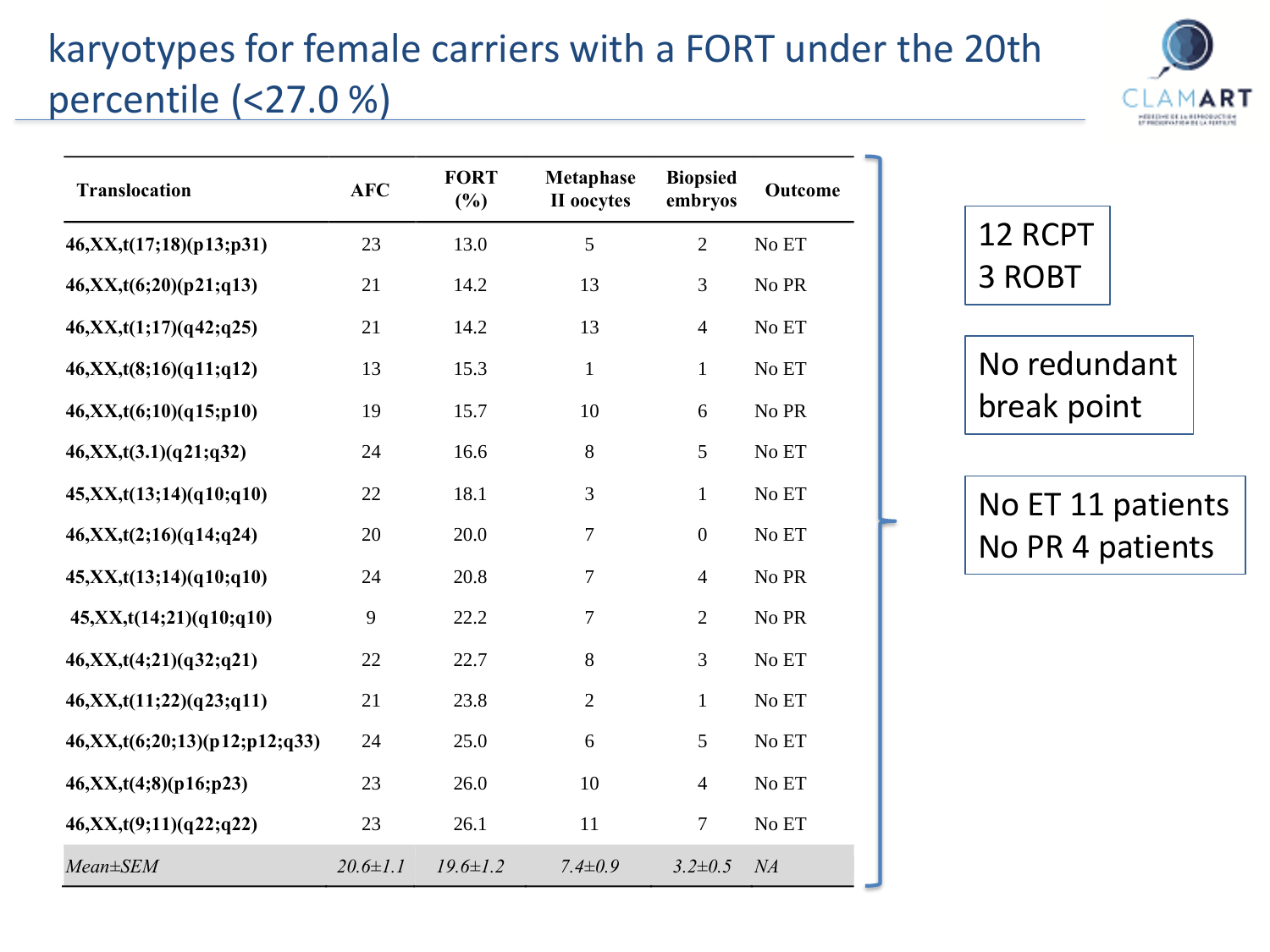#### PGT-ET outcomes in female or male translocation carriers



|                                                      | <b>Female carriers</b><br>139 couples<br>336 cycles | <b>Male carriers</b><br>192 couples<br>424 cycles | P value   |
|------------------------------------------------------|-----------------------------------------------------|---------------------------------------------------|-----------|
| OR(n)                                                | 297                                                 | 384                                               |           |
| Number of oocytes retrieved <sup>"</sup>             | $11.7 \pm 0.3$                                      | $12.1 \pm 0.2$                                    | <b>NS</b> |
| <b>Number of metaphase II</b><br>oocytes             | $9.7 \pm 0.2$                                       | $10.0 \pm 0.2$                                    | <b>NS</b> |
| <b>Number of Biopsied embryos</b>                    | $5.1 \pm 0.2$                                       | $4.7 \pm 0.1$                                     | <b>NS</b> |
| Number of balanced embryos                           | $1.2 \pm 0.1$                                       | $1.6 \pm 0.1$                                     | < 0.001   |
| Unbalanced embryo rate (%)                           | 75.9                                                | 65.5                                              | < 0.0001  |
| <b>Number of embryo transfers</b><br>$%$ per OR)     | 176(59.2)                                           | 260(67.7)                                         | < 0.05    |
| <b>Number of embryos</b><br>transferred <sup>a</sup> | $0.85 \pm 0.04$                                     | $1.05 \pm 0.04$                                   | < 0.01    |
| Number of pregnancies (n)                            | 57                                                  | 75                                                |           |
| Clinical pregnancy per $OR$ (%)                      | 19.2                                                | 19.5                                              | <b>NS</b> |
| Clinical pregnancy per ET (%)                        | 32.4                                                | 28.8                                              | <b>NS</b> |
| <b>Number of live Births (n)</b>                     | 50                                                  | 57                                                |           |
| Live Birth Rate per OR $(\% )$                       | 16.8                                                | 14.8                                              | <b>NS</b> |
| Live Birth Rate per $ET$ (%)                         | 28.4                                                | 21.9                                              | <b>NS</b> |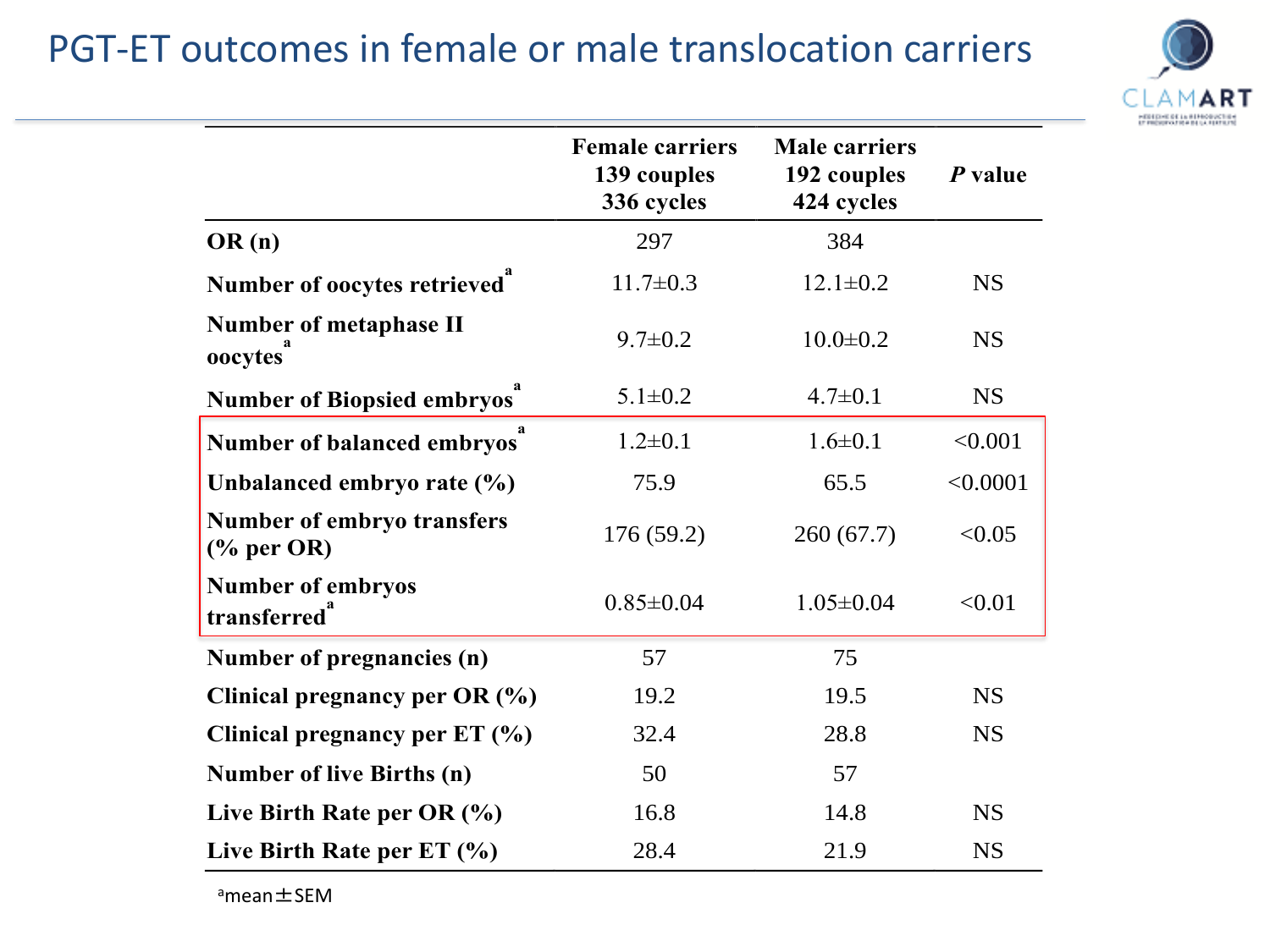



The number of mature oocytes is weakly informative While the number of biopsied embryos seems to be more predictive The cut-off value for biopsied embryos was higher in female carriers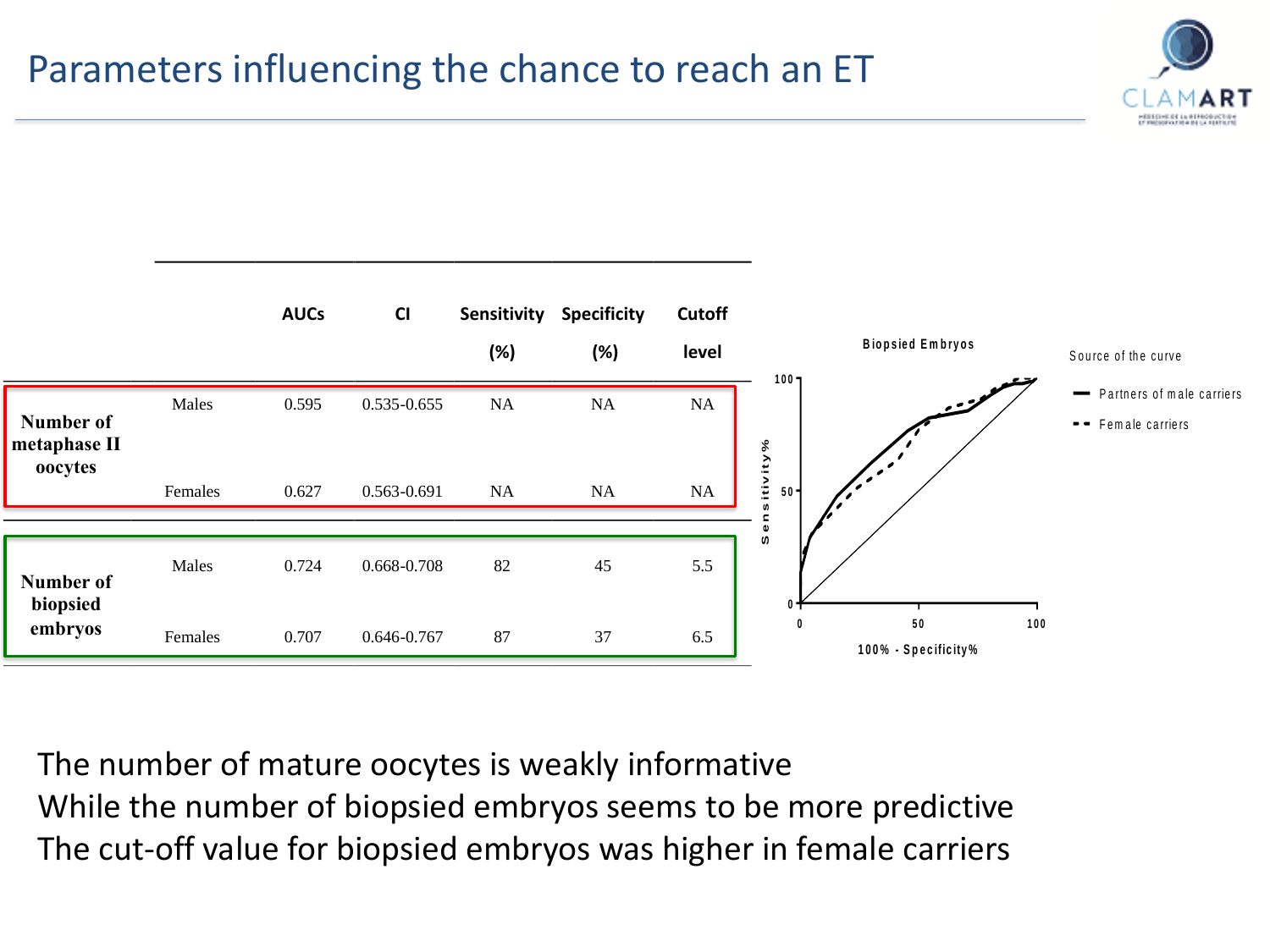

- diminished capacity of small antral follicles to respond to exogenous FSH
- the proportion of female carriers with a very low or low FORT values (<35.3%) was higher than in controls
- no consequence on PGT-ET outcomes was observed
- albeit female translocation carriers with a FORT value fewer than 27%, we failed to obtain ET or PR
- female aging could progressively be an additional negative factor since aging greatly influences the number of small antral follicles available before treatment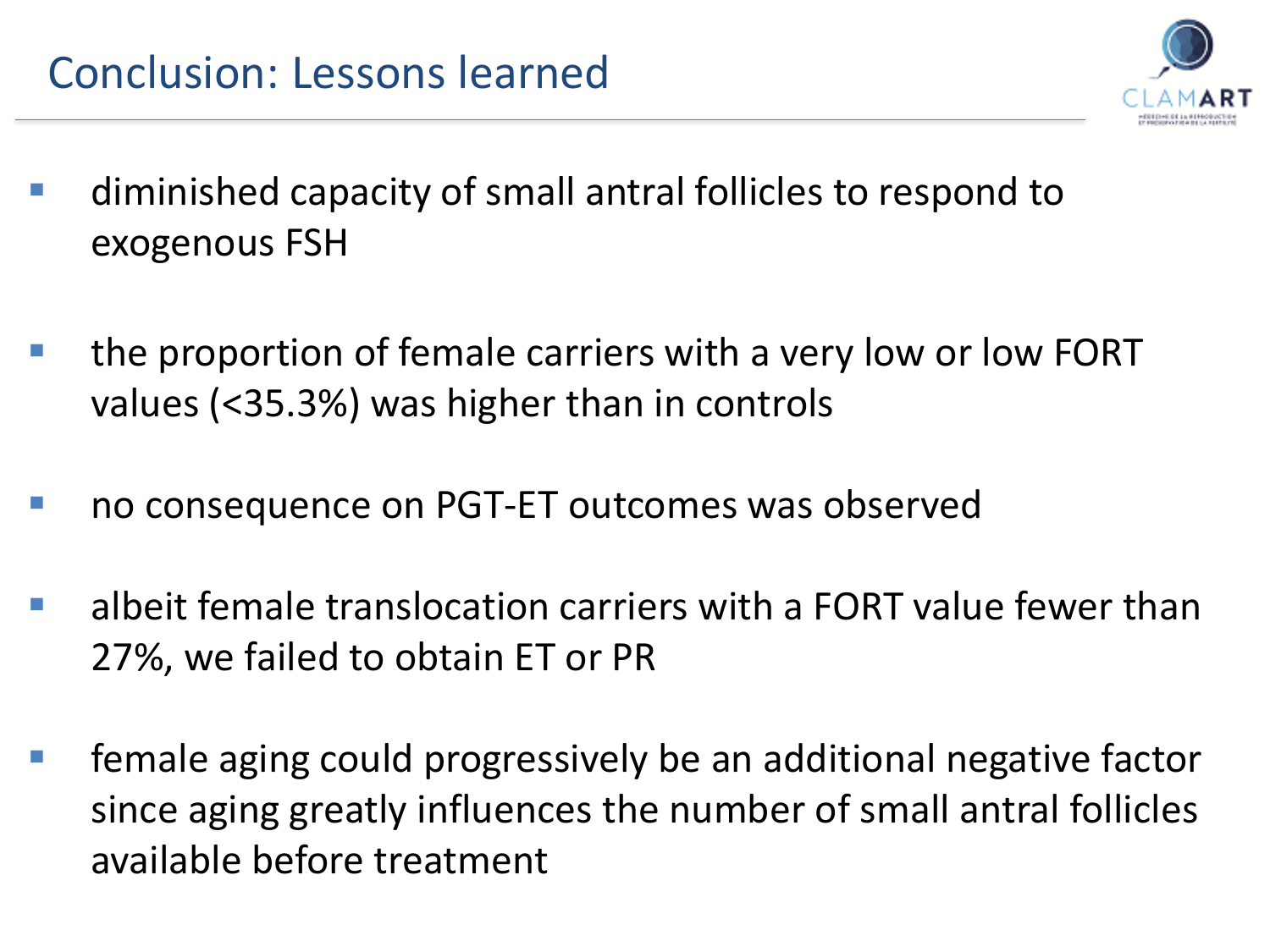

Embryo-unbalanced rate was significantly higher in female translocation carriers compared to controls

=> discontinuous gradient centrifugation to select spermatozoa before ICSI could decrease the proportion of chromosomally unbalanced spermatozoa (Perrin et al., 2011; Rouen et al., 2013)

=> male meiosis is different from female with an increased incidence of 3:1 and 4:0 segregation in females carriers compared to males (Tease *et al.*, 2002; Ko *et al.*, 2010 )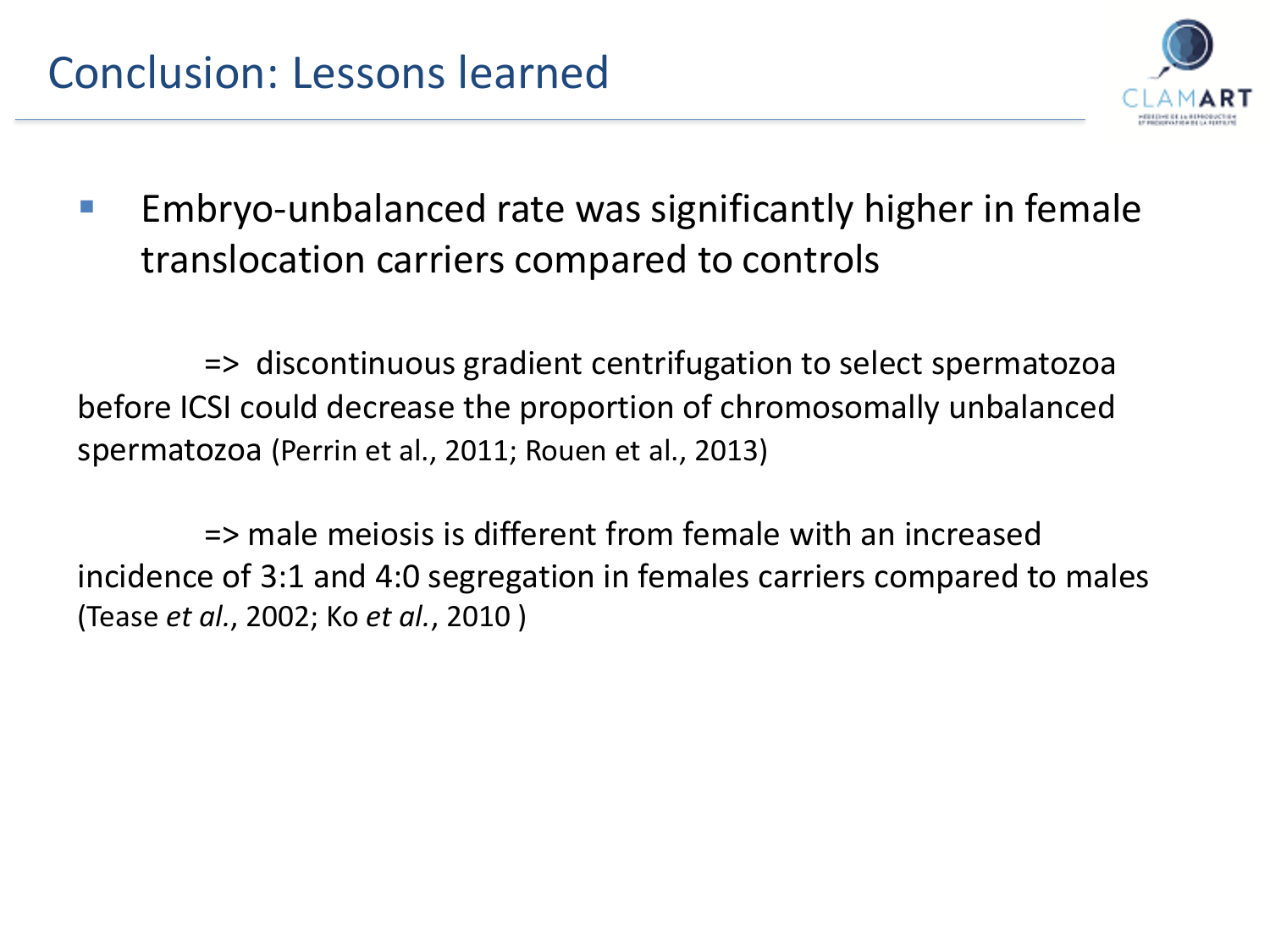

- The number of metaphase II oocytes is weakly informative for evaluating the chance to reach PGT-ET
- For the number of biopsied embryos : the true positive rate (sensitivity) was >0.8 meaning that if we succeed to biopsy a sufficient number of embryos, the chance to reach ET is fairly good.
- **EXT** If the number of embryos suitable for biopsy does not reach the calculated cut-off, should we propose an accumulation of vitrified embryos? the true negative rate (specificity) is low…..
- in view of our results we do advise to be more demanding with female carriers than with partners of male carriers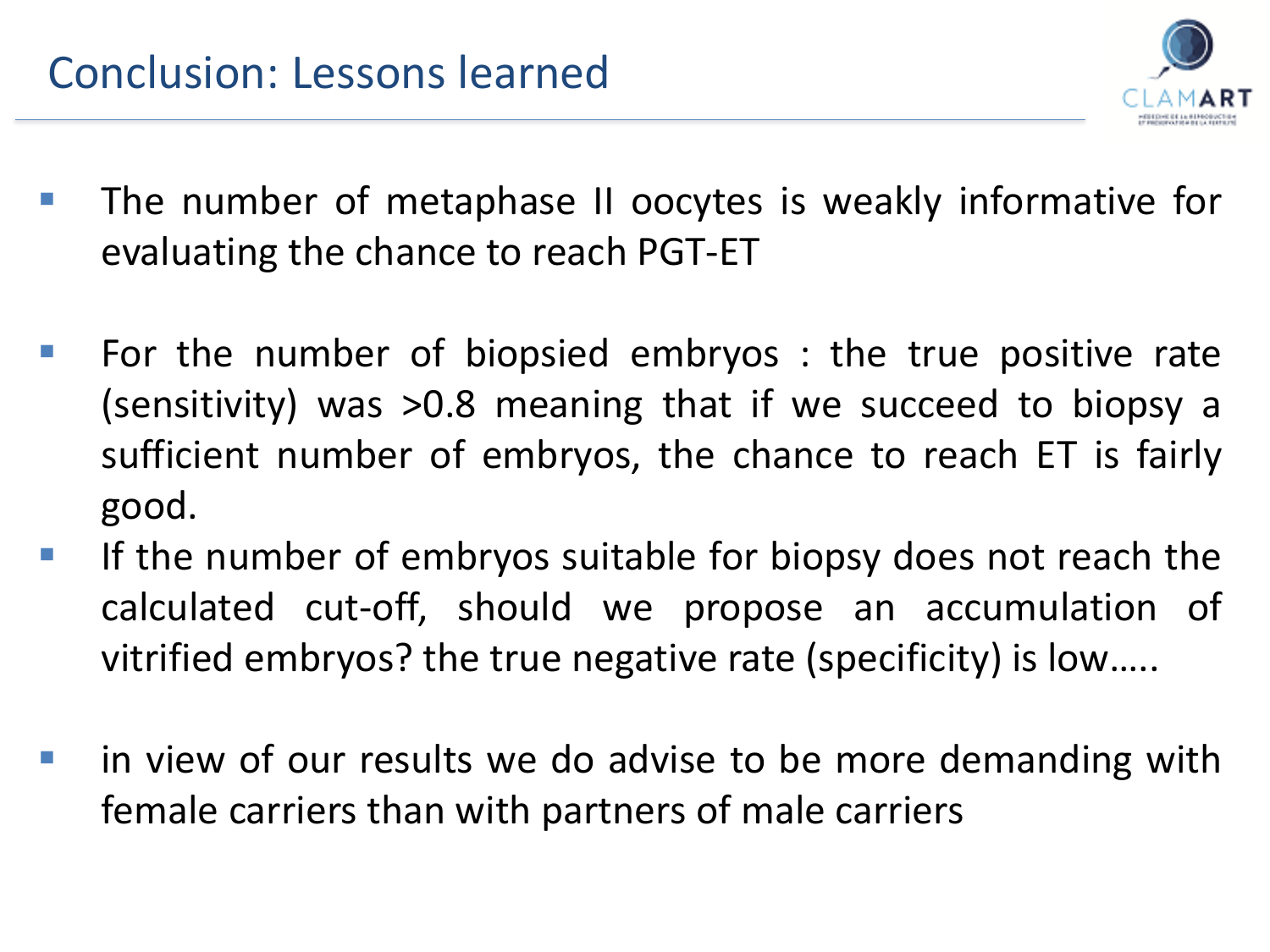

- Retrospective
- Confounding factors are missing (smoking, drinking, environmental exposure)
- French legal issue :  $PGT$  performed by the use of  $FISH$  => inter-chromosomal effect could not be assessed